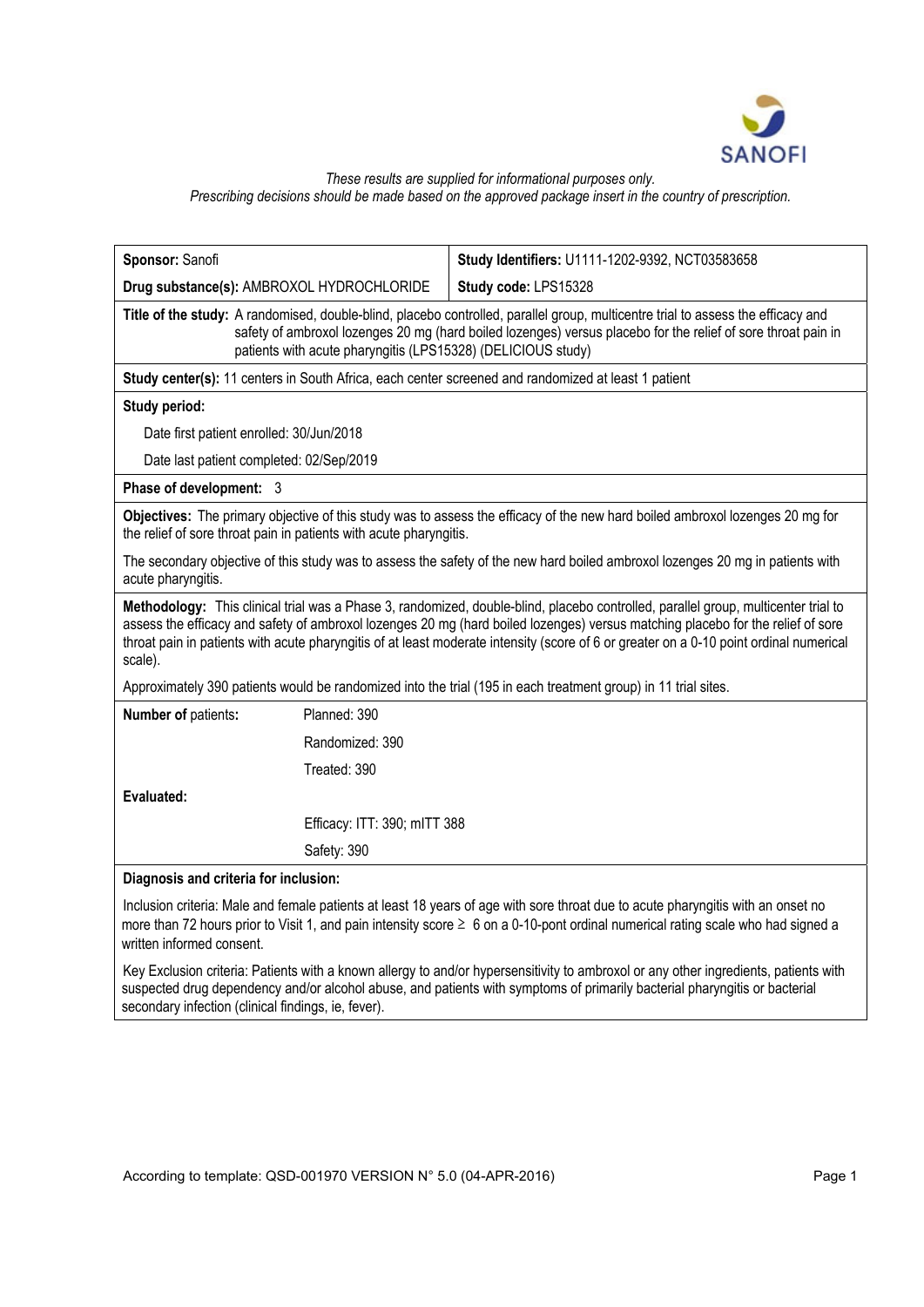

### **Study treatments**

**Investigational medicinal product(s):** Ambroxol 20 mg hard boiled lozenges

Formulation: Ambroxol 20 mg hard boiled lozenges

Route(s) of administration: Oromucosal

Dose regimen: 1 lozenge up to 6 times per day, up to 3 days

# **Noninvestigational medicinal product(s):** Placebo

Formulation: Lozenges (hard boiled lozenges)

Route(s) of administration: Oromucosal

Dose regimen: 1 lozenge up to 6 times per day, up to 3 days

**Duration of treatment:** Up to 3 days

# **Duration of observation:** Up to 4 days

## **Criteria for evaluation:**

Efficacy:

The primary endpoint was the time-weighted average of the pain intensity difference (PID) from pre-dose over the first 3 hours after the first lozenge, expressed as the ratio of the pre-dose baseline, sum of PID (SPID<sub>norm,0-3h</sub>)

Secondary endpoints were:

- SPIDnorm,0-24h
- 3-hour patient assessment of efficacy
- 24-hour patient assessment of efficacy

Exploratory endpoints were:

- Time course of PID from pre-dose baseline over the first 24h
- Time to perceptible pain relief after the first lozenge
- Time to the second lozenge after the first lozenge
- Number of lozenges taken during each treatment day
- Patient assessment of efficacy at the end of each treatment day
- Assessment of redness of the pharyngeal mucosa
- Number of patients who discontinued treatment due to lack of efficacy
- Final overall investigator and patient assessments of efficacy

## Safety:

The safety endpoints were assessed by:

- Adverse events
- Patient's assessment of tolerability at 3h, 24h, and at the end of each treatment day
- Final overall investigator and patient assessments of tolerability at the end of the trial

According to template: QSD-001970 VERSION N° 5.0 (04-APR-2016) Page 2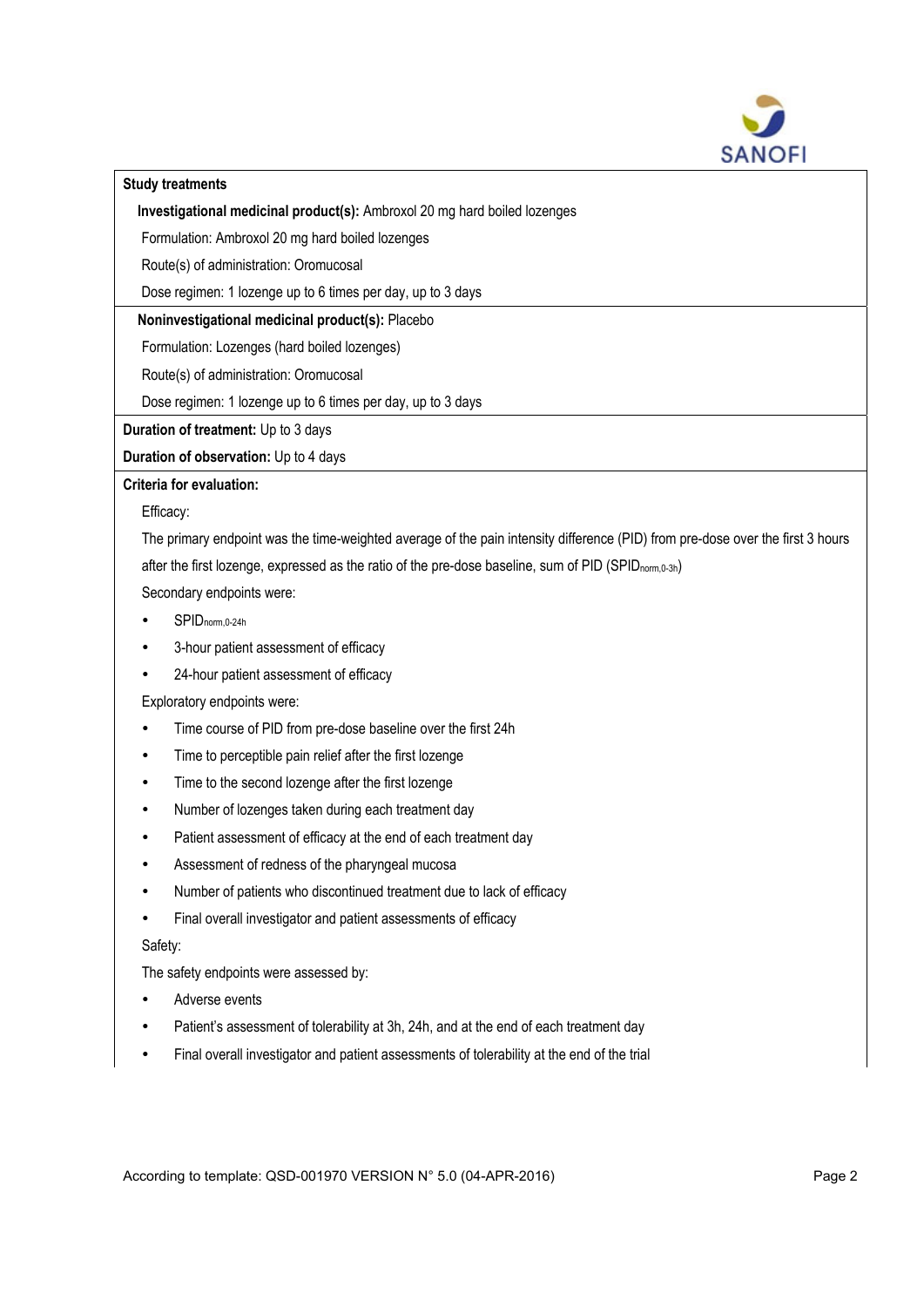

**Statistical methods:** The primary efficacy endpoint was tested for the mITT population using an analysis of variance (ANOVA) including treatment as fixed effect. Treatment differences were estimated by reference to the adjusted least square means (LSmeans) and the corresponding 95% confidence intervals (CI).

All secondary efficacy endpoints were analyzed using the mITT population. ANOVA analysis on SPID<sub>norm 0-24h</sub>) was performed using the same statistical model as defined above. A logistic regression model including the term of treatment, with baseline pain intensity (PI) as a covariate, was fitted to analyze the multinomial endpoints of 3-hour and 24-hour patient assessment of efficacy.

Exploratory efficacy endpoints were also analyzed or summarized using the mITT population. For the time course of PID from predose baseline over the first 24 hours, restricted maximum likelihood estimation based on a mixed-effect model for repeated measures analysis was used to obtain adjusted means for the treatment effects. This model included treatment and time as discrete fixed effects, baseline PI as a continuous fixed effect, and interaction between time and treatment as well as baseline PIand time.

For the endpoints time to perceptible pain relief after the first lozenge and time to the second lozenge after the first lozenge, a Kaplan-Meier analysis was performed and the log-rank test was used.

A logistic regression model including the term of treatment, with baseline PI as a covariate was fitted to analyze the further endpoints of the daily and final overall patient assessment of efficacy as well as the final overall investigator assessment of efficacy.

For the assessment of redness of the pharyngeal mucosa, the percentage of patients with deterioration, stable or amelioration was analyzed using Chi-Squared Test p-value.

Descriptive statistics were used to analyze the number of lozenges used during each treatment day and number of patients who discontinued treatment due to lack of efficacy.

Safety analyses were descriptive, based on the safety population (defined as randomized population who received at least one dose of IMP).

**Summary:** A total of 422 patients were screened in 11 centers in South Africa; 390 (92.4%) were randomized to 1 of 2 treatment groups (196 patients in ambroxol group and 194 patients in placebo group) and all of them were exposed to the study medication and included in the safety analysis. Among them 6 (1.5%) patients permanently discontinued from treatment (4 (2.0%) in ambroxol group and 2 (1.0%) in placebo group) due to adverse events, lack of efficacy and withdrawal by subject.

**Population characteristics:** Patients' demographics and characteristics at baseline were similar between the 2 treatment groups. The mean age of ITT population was 36.9 years old (37.1 in ambroxol and 36.7 in placebo group. All patients have scored 6 or greater on a 0-10 point pain intensity at pre-dose baseline. This measurement was missing in 2 patients in ambroxol group, who were excluded from the mITT population.

A relatively high proportion (9.7% patients in ambroxol group and 7.2% in placebo group) of patients took prohibited concomitant medication. The most frequently used prohibited medications were analgesics (12 (6.1%) patients versus 11 (5.7%) patients in ambroxol and placebo groups, respectively), other prohibited concomitant medications used were antiinflammatory agents (8 (4.1%) patients versus 3 (1.5%) patients, respectively) and antihistamines (6 (3.1%) patients versus 4 (2.1%) patients, respectively).

Baseline Pain Intensity scores (mean  $\pm$  standard deviation) in ambroxol and placebo groups were 7.09  $\pm$  0.98 and 6.93  $\pm$  0.92. respectively.

Exposure to ambroxol and placebo was similar (median exposure of 69.9 hours and 71.3 hours respectively).

#### **Efficacy results:**

The primary objective of the study was not met; superiority of ambroxol versus placebo was not demonstrated. The means (SD) for the primary endpoint (SPIDnorm,0-3h) were -0.386 (0.259) in ambroxol group and -0.366 (0.243) in placebo group (p=0.443 for ambroxol versus placebo). Treatment groups were also comparable when subgroups of gender, tobacco smoking habit, alcohol habit, oral temperature at baseline, baseline redness of pharyngeal mucosa group and baseline pain intensity group were analyzed for the primary efficacy endpoint. All sensitivity analyses on the primary efficacy endpoint yielded results consistent with those of the primary analysis.

Comparable results between treatment groups were found for the secondary endpoints including SPID<sub>norm,0-24h</sub>, and patient

According to template: QSD-001970 VERSION N° 5.0 (04-APR-2016) Page 3